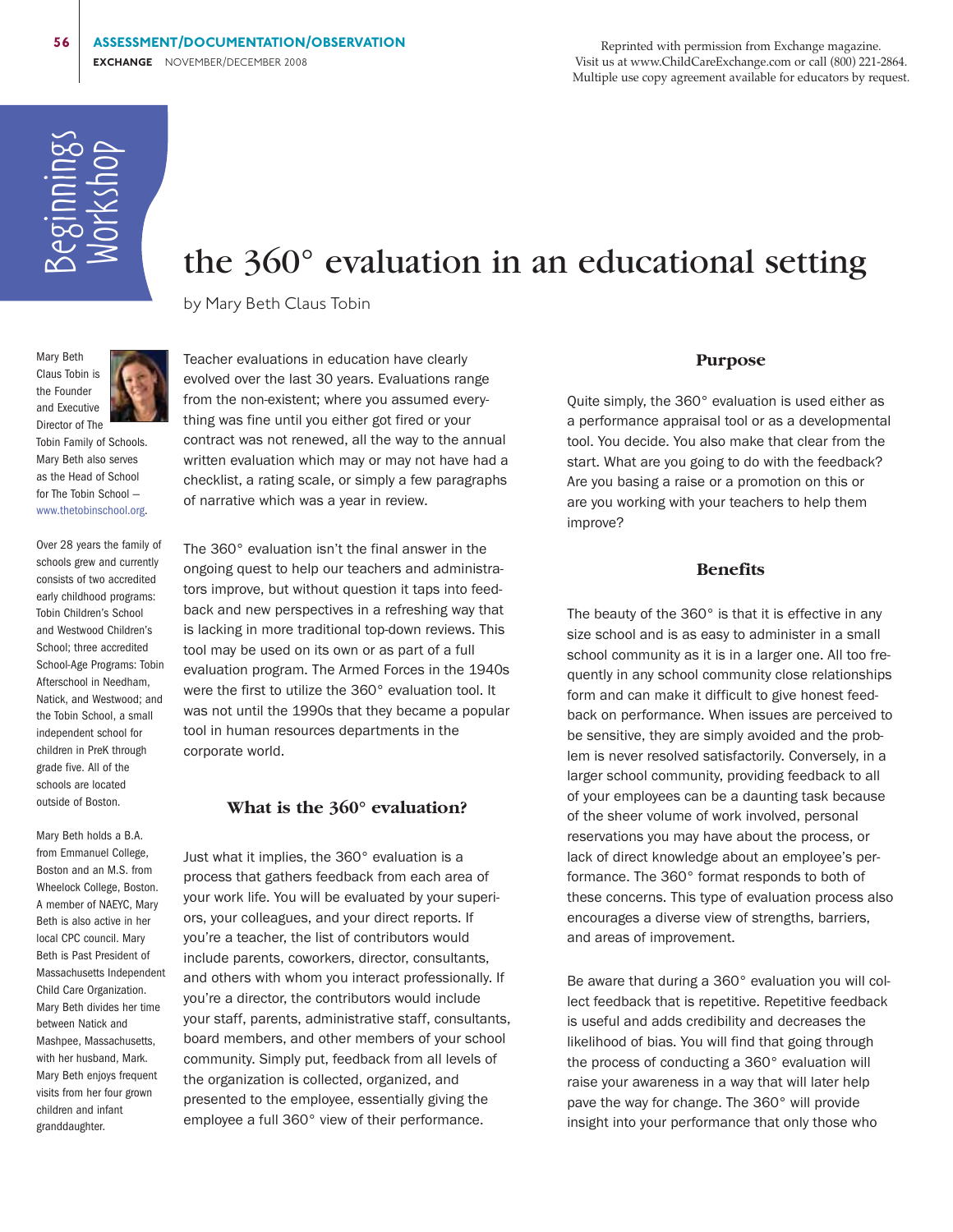work intimately with you can provide. Information is collected and then organized and framed in a way that the feedback can be heard. If 360° feedback is delivered from an outside source, you increase objectivity and reduce the likelihood of defensive reactions.

### **The process**

This process will change you, your staff, and school and it will help you all grow. Begin with yourself and then go on to others. After you have mentally prepared yourself to jump in and get started you will need to find a trusted person to facilitate your 360°. That could be an easy task or it might be a barrier. You need to approach someone you trust — ideally a board member, executive director, consultant, or work coach. This facilitator must have skill in:

- listening
- organization
- verbal and written communication
- staying focused and on course

And this individual must be trustworthy, and understanding, and have an unwavering commitment to confidentiality. This person must be without a personal agenda.

The process from here is straightforward. You have the facilitator. You are ready to welcome feedback from a variety of untapped sources to improve yourself and your staff professionally. Now you have the following questions to ask your contributors. The contributors are those people from the various segments of your work life who will provide feedback. You may have more than one from each segment of your work life. Although you can include everyone, there is no need to.

The facilitator now will meet with each contributor, either in person or by phone. You can use e-mail, but that will not give you the rich responses that you will get from tone, inflection, and body language. During the interviews, the facilitator's role is to record and seek clarification. It is not the role of this person to prompt, interpret, or try to change the direction of the interview. The questions are simple. Verbatim

feedback delivered without editing increases credibility. Consider the following questions for teacher interviews:

- What are \_\_\_\_\_\_ strengths?
- What gets in her/his way?
- What are areas of improvement?
- What advice do you have for \_\_\_\_?

For a supervisor's interviews you might add the following questions:

- On a scale of  $1 10$  how would you rate \_as an administrator? (1 being ineffective and 10 being very effective)
- Whatever the response to the previous question, what is the one thing the supervisor could do to move up on this scale?

This last questions gets to the essence of the immediate change needed.

When there are similar responses, they should be noted verbatim. Again, repetition increases credibility and reinforces areas for enforcing existing strengths and improving areas where development is needed. The person receiving the 360° evaluation will have answered the same questions when they meet with the facilitator and are interviewed. Once all of the interviews are completed, the facilitator compiles all of the information. The self-review is kept separate, but is included. When there is more than one of the same responses, that will be noted.

The next part is when the facilitator meets with the person being evaluated. The person is given the written compilation to review. The facilitator is quiet as the person has a chance to read through and absorb all of this feedback. After the person is done and looks up at the facilitator, this is the signal to begin the process of reviewing the information together. I urge you not to rush through this part. Responses at this time look like this:

- Were there any surprises in your review?
- $\blacksquare$  Is there anything that you need clarification on?

Workshop Beginnings

I suggest before you offer your staff this new evaluation tool you take the plunge yourself.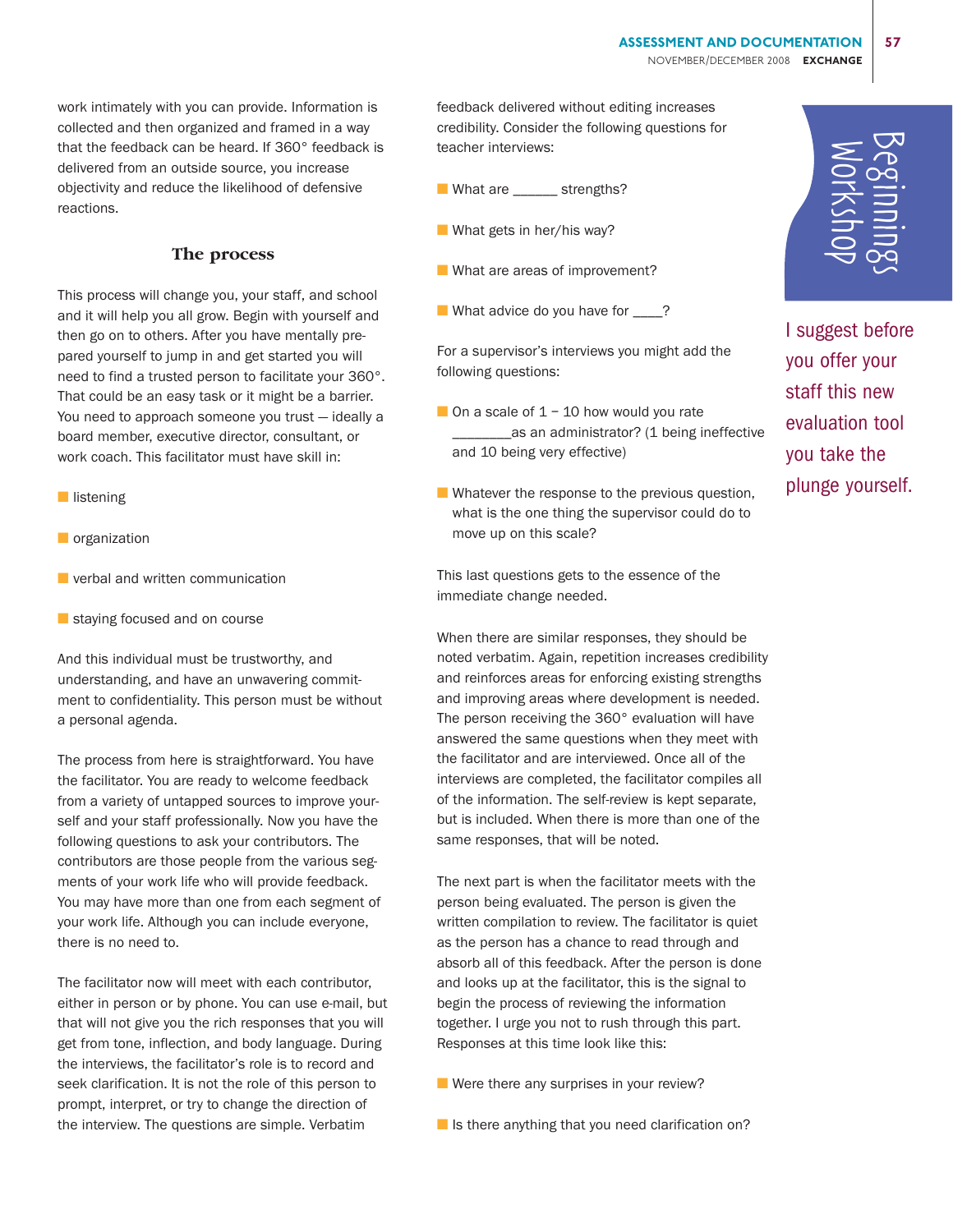

 $\frac{1}{2}$ <br>  $\frac{1}{2}$ <br>  $\frac{1}{2}$ <br>  $\frac{1}{2}$ <br>  $\frac{1}{2}$ <br>  $\frac{1}{2}$ <br>  $\frac{1}{2}$ <br>  $\frac{1}{2}$ <br>  $\frac{1}{2}$ <br>  $\frac{1}{2}$ <br>  $\frac{1}{2}$ <br>  $\frac{1}{2}$ <br>  $\frac{1}{2}$ <br>  $\frac{1}{2}$ <br>  $\frac{1}{2}$ <br>  $\frac{1}{2}$ <br>  $\frac{1}{2}$ <br>  $\frac{1}{2}$ <br>  $\frac{1}{2}$ <br>  $\frac{1}{2}$ <br> It is essential that you recognize that the unveiling of this approach as with any performance measurement tool may be met with fear, trepidation, reluctance, uncertainty and — from some distrust.

■ Let's look at your strengths.

- It looks like . . .
- Clearly many people here appreciate your . . .
- Take a minute and enjoy this. This is powerful feedback.
- Now let's look at areas that need improvement, what gets in your way.
- What do you think about . . . ?
- Looking at your self-review, it looks like you know about some of these areas already.
- Let's look at the advice given. What do you think about this?
- Does this look accurate to you?
- What advice do you give yourself?
- How do you feel about this?
- Do you think you can make some of these changes?
- What are you going to work on after reflecting on this review?

At this point the facilitator will clarify the next two or three steps for improvement and the meeting will close.

A technical point here is that it is important for the facilitator and staff member to sign and date both copies of the evaluation. One copy is documentation for the staff files, and the other is for the staff person's personal records. As a side note, this can be used by staff when they go on interviews (if they perceive it will be positive). It can also help you when it is time to write a recommendation letter.

#### **Keys to success**

To begin the process you have to read through the process and understand it. I strongly caution you to avoid jumping right in. Hesitations, questions, and resistance will naturally come up and if you are not

prepared for it you could lose the trust of your staff before you start. It is essential that you recognize that the unveiling of this approach as with any performance measurement tool may be met with fear, trepidation, reluctance, uncertainty and — from some distrust. This is especially true if the appraisal system is tied to compensation. At first glance it can be quite threatening. Someone who works for me will be allowed to evaluate me? Many people report that after their first 360° they approach subsequent evaluations with positive anticipation.

I suggest before you offer your staff this new evaluation tool you take the plunge yourself. Having a 360° evaluation done on you first will go a long way to building trust with the teachers who will do this next. By doing your evaluation first, you will be sensitive to the feelings that will come up from your teachers. Feelings of self-doubt, uncertainty, eagerness to improve, hope for recognition, will be mixed in with excited anticipation. From my experience, you go back and forth almost a "they love me — they love me not" you played as a child with the petals on a daisy. You wonder if they will have the same perceptions of your strengths as you do, and then you wonder if they will remember that time you fell short of your expectations at the board meeting. You create in your mind how wonderful this evaluation will be and all of the fabulous things people will say about you, while you worry if they will remember that week when you were in an especially bad mood. And when you are first, you recognize that this means that someone else is going to be involved in a most intimate way in this new and very comprehensive evaluation of your work life. You will not have control over the data or the delivery. So tell me again why we are doing this?

You're doing this because you want candid feedback. You don't want to be in the dark. You know it will help bring about change with a positive and supportive tone. You set expectations that parents and staff will be open, honest, and constructive. And you are looking for honest and all encompassing feedback about every aspect of your job. You want to improve and you want it to be safe for your teachers to go through this process and improve themselves.

It is very important to frame the process in a way that can be viewed as a positive learning experience. By subjecting yourself first, you can speak from experience about how it helped you personally grow.